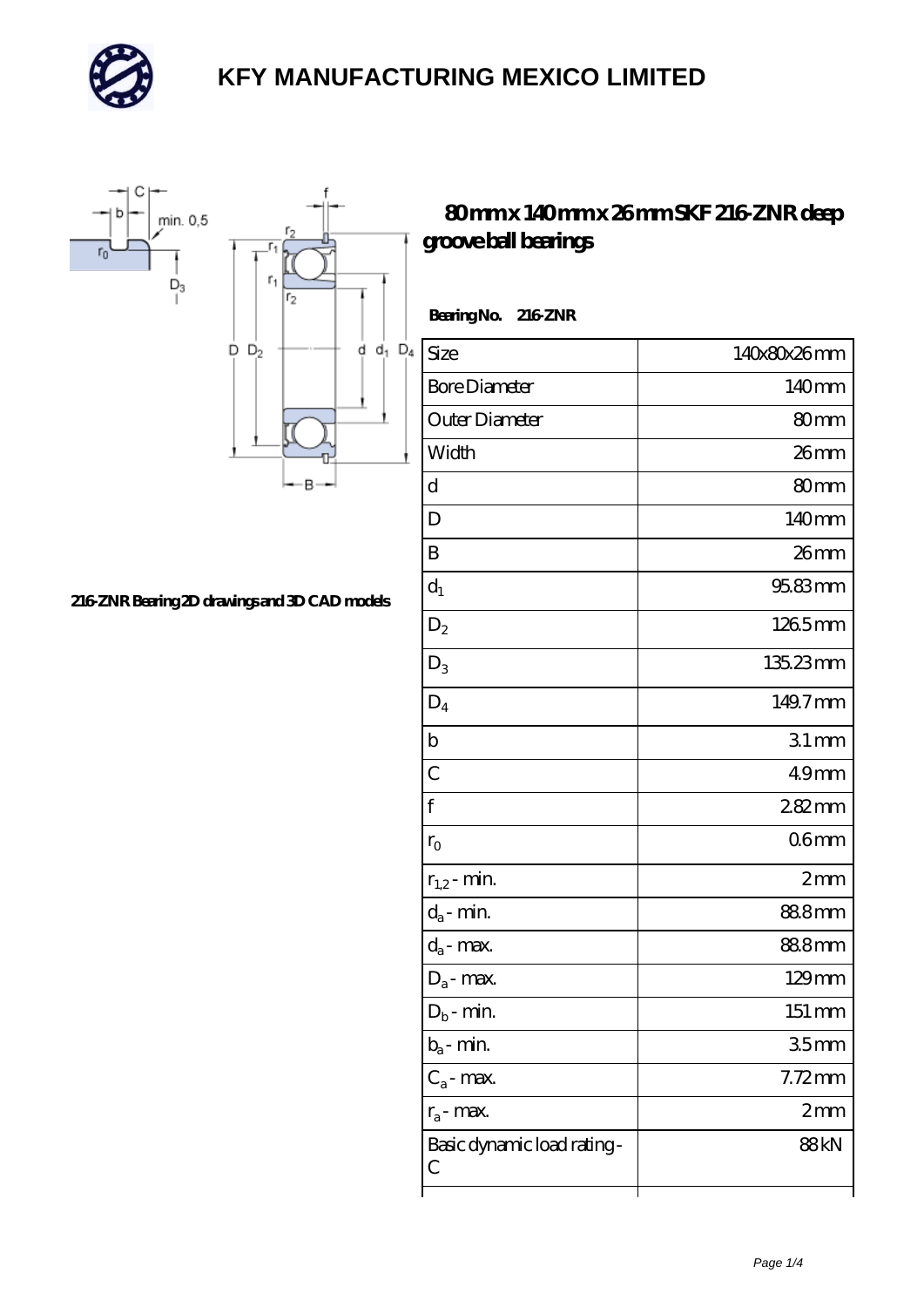

| Basic static load rating - $C_0$                           | 85 <sub>kN</sub>                                                                                                                                                                           |
|------------------------------------------------------------|--------------------------------------------------------------------------------------------------------------------------------------------------------------------------------------------|
| Fatigue load limit - P <sub>u</sub>                        | 34kN                                                                                                                                                                                       |
| Reference speed                                            | 8500r/min                                                                                                                                                                                  |
| Limiting speed                                             | 5000r/min                                                                                                                                                                                  |
| Calculation factor<br>minimum radial load - k <sub>r</sub> | 0 <sub>O</sub> 4                                                                                                                                                                           |
| Mass bearing                                               | 1.55kg                                                                                                                                                                                     |
| Category                                                   | Single Row Ball Bearings                                                                                                                                                                   |
| Inventory                                                  | 0 <sup>0</sup>                                                                                                                                                                             |
| Manufacturer Name                                          | <b>SKF</b>                                                                                                                                                                                 |
| Minimum Buy Quantity                                       | N/A                                                                                                                                                                                        |
| Weight / Kilogram                                          | 1.501                                                                                                                                                                                      |
| Product Group                                              | <b>BOO3O8</b>                                                                                                                                                                              |
| Enclosure                                                  | 1 Metal Shield                                                                                                                                                                             |
| Precision Class                                            | ABEC 1   ISO PO                                                                                                                                                                            |
| Maximum Capacity / Filling<br>Slot                         | Yes                                                                                                                                                                                        |
| Rolling Element                                            | <b>Ball Bearing</b>                                                                                                                                                                        |
| Snap Ring                                                  | Yes                                                                                                                                                                                        |
| <b>Internal Special Features</b>                           | N <sub>o</sub>                                                                                                                                                                             |
| Cage Material                                              | Steel                                                                                                                                                                                      |
| <b>Internal Clearance</b>                                  | CO-Medium                                                                                                                                                                                  |
| Inch - Metric                                              | Metric                                                                                                                                                                                     |
| Long Description                                           | 80MM Bore; 140MM<br>Outside Diameter; 26MM<br>Outer Race Diameter; 1<br>Metal Shield; Ball Bearing;<br>ABEC 1   ISO PO, Yes<br>Filling Slot; Yes Snap Ring<br>No Internal Special Features |
| Category                                                   | Single Row Ball Bearing                                                                                                                                                                    |
| <b>UNSPSC</b>                                              | 31171504                                                                                                                                                                                   |
| Harmonized Tariff Code                                     | 8482105068                                                                                                                                                                                 |
| Noun                                                       | Bearing                                                                                                                                                                                    |
|                                                            |                                                                                                                                                                                            |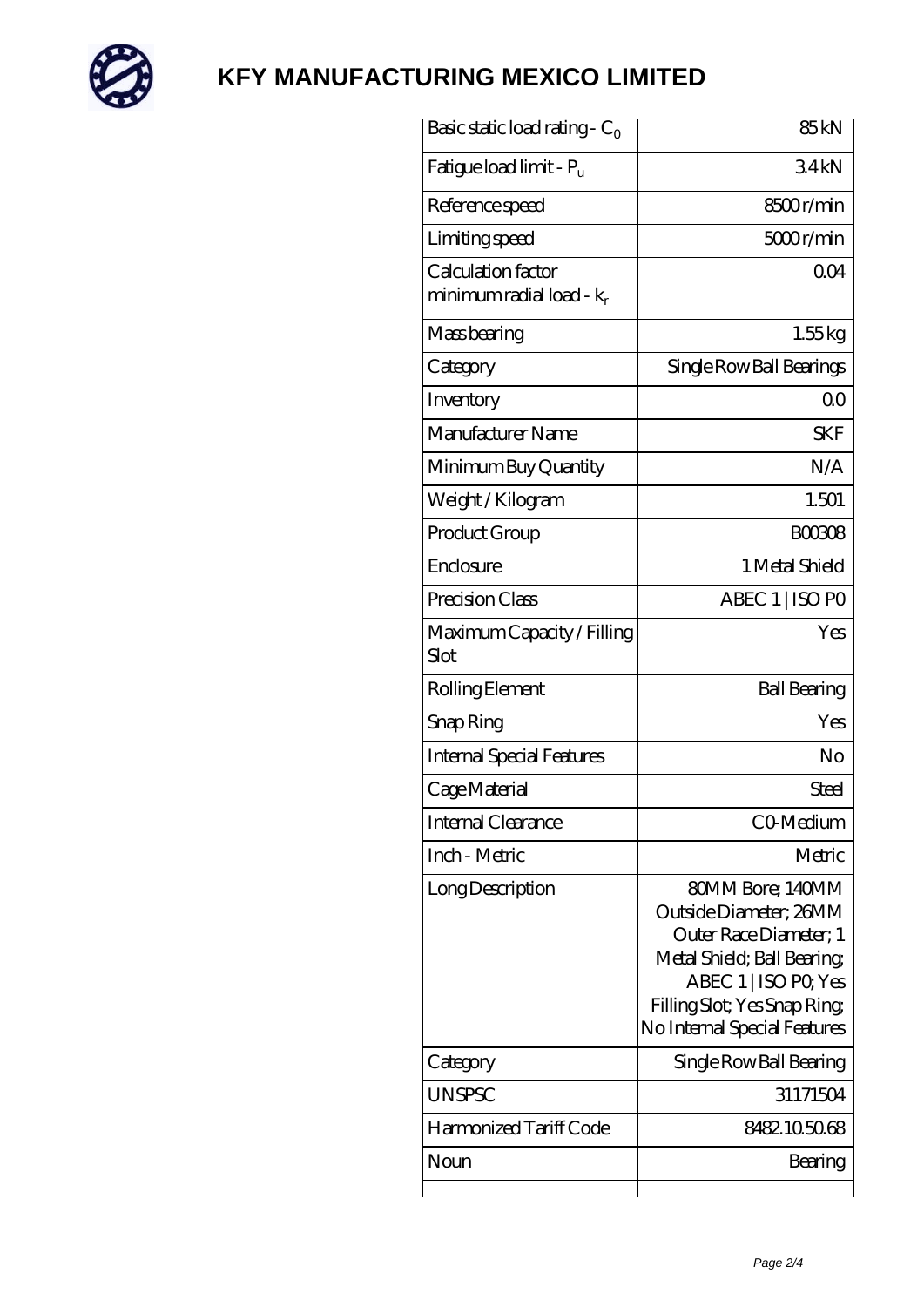

| Keyword String             | Ball                                                   |
|----------------------------|--------------------------------------------------------|
| Manufacturer URL           | http://www.skf.com                                     |
| Manufacturer Item Number   | 216ZNR                                                 |
| Weight/LBS                 | 33                                                     |
| Outside Diameter           | 5512Inch   140Millimeter                               |
| Bore                       | 315Inch   80Millimeter                                 |
| Outer Race Width           | 1.024 Inch   26 Millimeter                             |
| bore diameter:             | 80mm                                                   |
| static load capacity:      | 85 <sub>kN</sub>                                       |
| outside diameter:          | 140mm                                                  |
| precision rating           | ABEC 1 (ISO Class<br>Normal)                           |
| overall width:             | $26$ mm                                                |
| finish/coating             | Uncoated                                               |
| bore type:                 | Round                                                  |
| cage material:             | Steel                                                  |
| closure type:              | Single Shield                                          |
| outer ring width:          | $26$ mm                                                |
| rowtype & fill slot:       | Single Row Filling Slot                                |
| fillet radius              | 2mm                                                    |
| snap ring included:        | With Snap Ring                                         |
| maximum rpm:               | 5000RPM                                                |
| internal clearance:        | CO                                                     |
| series                     | 21                                                     |
| dynamic load capacity:     | 88kN                                                   |
| thrust application warning | This product can not be<br>used in Thrust Applications |
| $D_2$                      | 1265mm                                                 |
| $D_3$                      | 135.23mm                                               |
| $D_4$                      | 149.7mm                                                |
| $r_0$ max.                 | 06mm                                                   |
| $r_{1,2}$ min.             | 2mm                                                    |
| $d_a$ min.                 | 888mm                                                  |
|                            |                                                        |